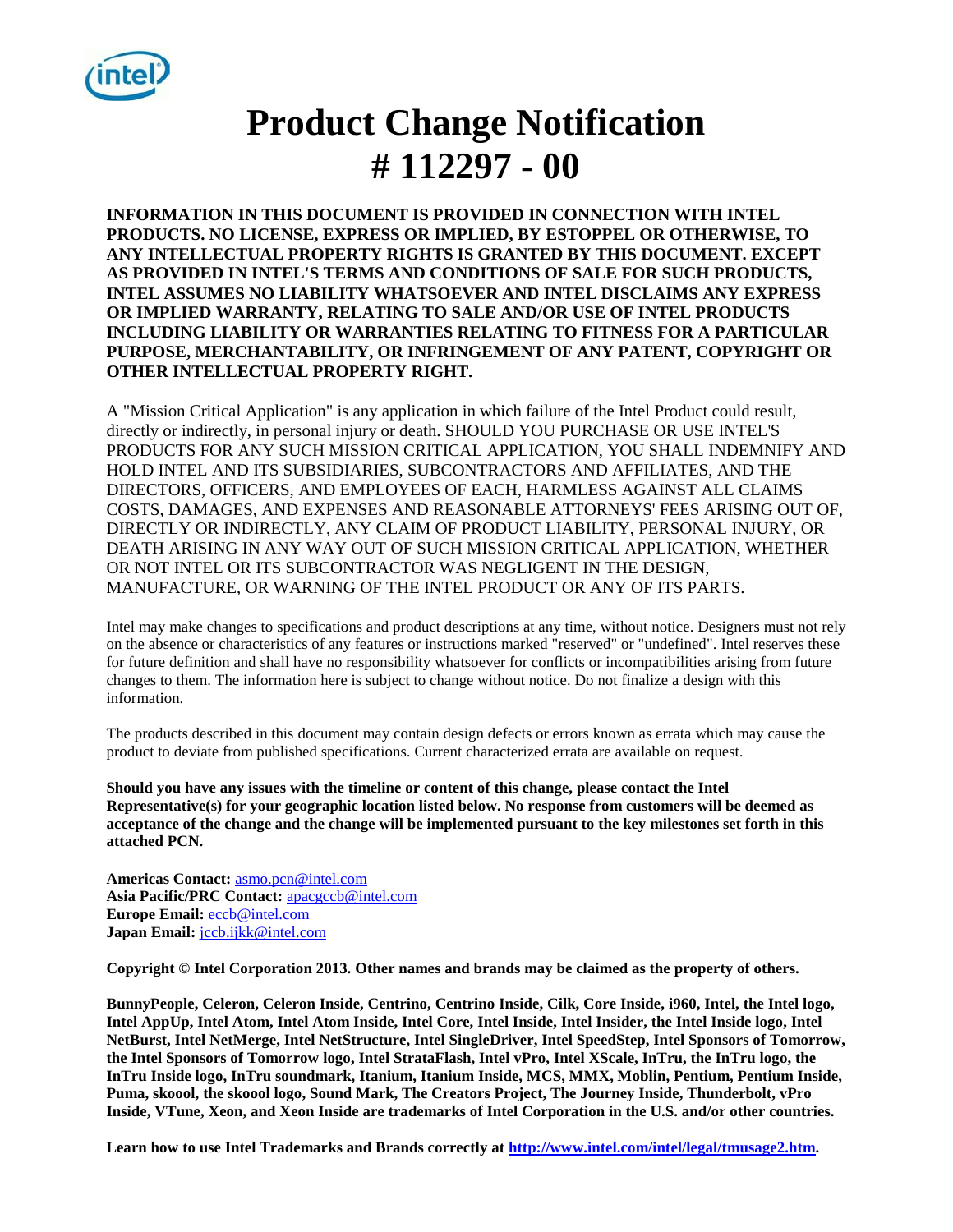

# **Product Change Notification**

| <b>Change Notification #:</b> | $112297 - 00$                                                         |
|-------------------------------|-----------------------------------------------------------------------|
| <b>Change Title:</b>          | Intel <sup>®</sup> Pentium <sup>®</sup> Processors B950 (MM# 912311), |
|                               | B970 (MM# 918122) & 997 (MM# 922535),                                 |
|                               | PCN #112297-00,                                                       |
|                               | <b>Product Discontinuance for Tray</b>                                |
| <b>Date of Publication:</b>   | <b>June 3, 2013</b>                                                   |

### **Key Characteristics of the Change:**

Product Discontinuance

### **Forecasted Key Milestones:**

|                                                            | Trav               |
|------------------------------------------------------------|--------------------|
| <b>Product Discontinuance Program Support Begins:</b>      | June 3, 2013       |
| <b>Last Corporate Assurance Product Critical Date:</b>     | September 13, 2013 |
| <b>Last Product Discontinuance Order Date:</b>             | September 27, 2013 |
| <b>Orders are Non-Cancelable and Non-Returnable After:</b> | September 27, 2013 |
| <b>Last Product Discontinuance Shipment Date:</b>          | March 28, 2014     |

#### **Description of Change to the Customer:**

Market demand for the products listed in the "Products Affected/Intel Ordering Codes" table below have shifted to other Intel products. The products identified in this notification will be discontinued and unavailable for additional orders after the "Last Product Discontinuance Order Date" (see "Key Milestones" above).

#### **Customer Impact of Change and Recommended Action:**

The Tray products listed on the "Products Affected/Intel Ordering Codes" table should be managed in accordance to the "Key Milestones" listed above. These products will only remain on Intel's Corporate Assurance Process until the "Last Product Discontinuance Order Date". The "Last Corporate Assurance Product Critical Date" is the last date that customers should submit a request for product utilizing Intel's standard Corporate Assurance Criticals Process. "Orders are Non-Cancellable and Non-Returnable" (NCNR) date applies to both Corporate Assurance and backlog after the "Last Product Discontinuance Order Date." At this date a snapshot will be taken of all remaining backlog and/or assurance and this quantity will become non-cancellable. The "Last Product Discontinuance Order Date" is the final day for customers who carry backlog to book the Assurance Intel has granted as of the "NCNR" date. For all customers Corporate Assurance must be booked and shipped by the "Last Product Discontinuance Shipment Date." From date of PCN publication, interim booking and turn back deadlines or separate Letter Agreements will apply vs. the standard Corporate Assurance Process.